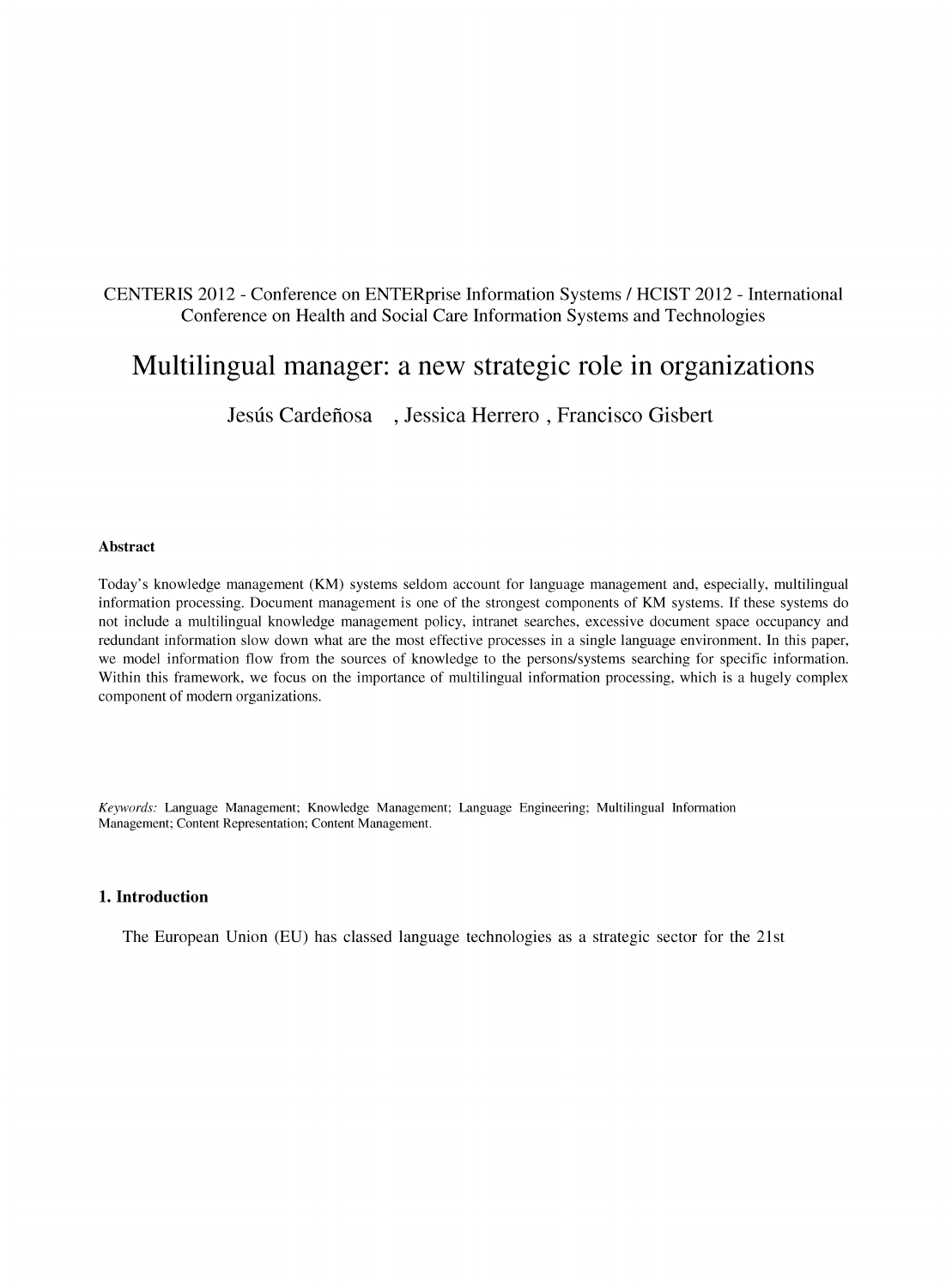century. Indeed, the EU's 25 official languages, and dozens of other languages used by minorities that are, nonetheless, equally important on cultural or group identity grounds, kerb the commercial expansion of EU countries. It is estimated that it takes a SME in a European country around a year to publicize a product in the rest of Europe, compared with more or less a week in the USA. The major reason behind this delay is the language and style question. And this is not easily avoidable. Even if a lingua franca (usually English) is used, people *live* in their mother tongues. People from all regions privately use their mother tongues, and this then influences their consumer decisions.

The language issue poses a problem for companies expanding abroad, and commercial systems provide some features (especially based on localization translation services) to counteract this phenomenon. Studying organizations or businesses introspectively, that is, their internal management, however, we rarely find multilingualism management policies. In the near future, any company or organization is likely to find that they need to define a language management position similar to the consideration given to information systems management as a strategic position reporting to the general management. Of course, there are companies that have more need of such systems than others. The advance of globalization means that communication among company employees in different countries is growing and, with this, the need for an internal language management policy.

Businesses and organizations have turned to designing Knowledge Management Systems (KMS), but they should know that their ability to effectively serve the organization will be limited unless the KMS includes language management. Workshops focusing on the problem of KM with human language technologies (HLT) were organized back in the early 21st century. A series of articles, originally titled *Human Language Technologies for Knowledge Management,* were published in the *Trends and Controversies* section of one such workshop (Maybury M.[l]; Ciravegna F., [2]; Moldovan, [3]; Nikfeld, [4]). They set out the massive problem of integrating language requirements within an organization. Knowledge sharing, one of the foundations of KM, is not such an easy thing to do if this knowledge, always written in some of textual medium, is in different languages. What engineering company has not experienced problems in accurately rendering a technical manual in more than one language without problems of mistranslation? What legal firm has not met with problems in defining contract clauses that have multiple translations in the target languages and preventing misunderstandings in commercial contracts among companies from several countries?

But taking a step further, from knowledge sharing to knowledge discovery, how can we discover knowledge that is supported in several languages? While it is mostly true that English is the working language, globalization obliges us to take into account multilingual KMS. There are multiple needs, ranging from information retrieval (extraction of documents according to search terms) to information extraction (extraction of specific information from a document). They include, of course, translation, the management of interactive system dialogues with users and automatic summarization, etc. Summarization is designed to convey the same information in less space, but systems sometimes contain exactly the same information in several languages. How can this be detected? How can a search in one language locate information in another? How can the multilingual question be built into a mobile device? A dictionary will not do the job... In short, what is the best error-free and low-cost way of addressing the problem of multilingualism?

Finding knowledge in any format, anywhere and anytime still poses a challenge not only of interoperability but also of multilingualism. Two papers focusing on this issue were published back in 2001 and made the point that HLTs are the only technologies that can offer a solution to document management and thus the challenges of acquiring, retrieving and disseminating knowledge (Bontcheva et al., [5]; Budin and Melby, [6]). Even though HLTs are able to summarize, transcribe and translate huge amounts of information, the concept of multilingualism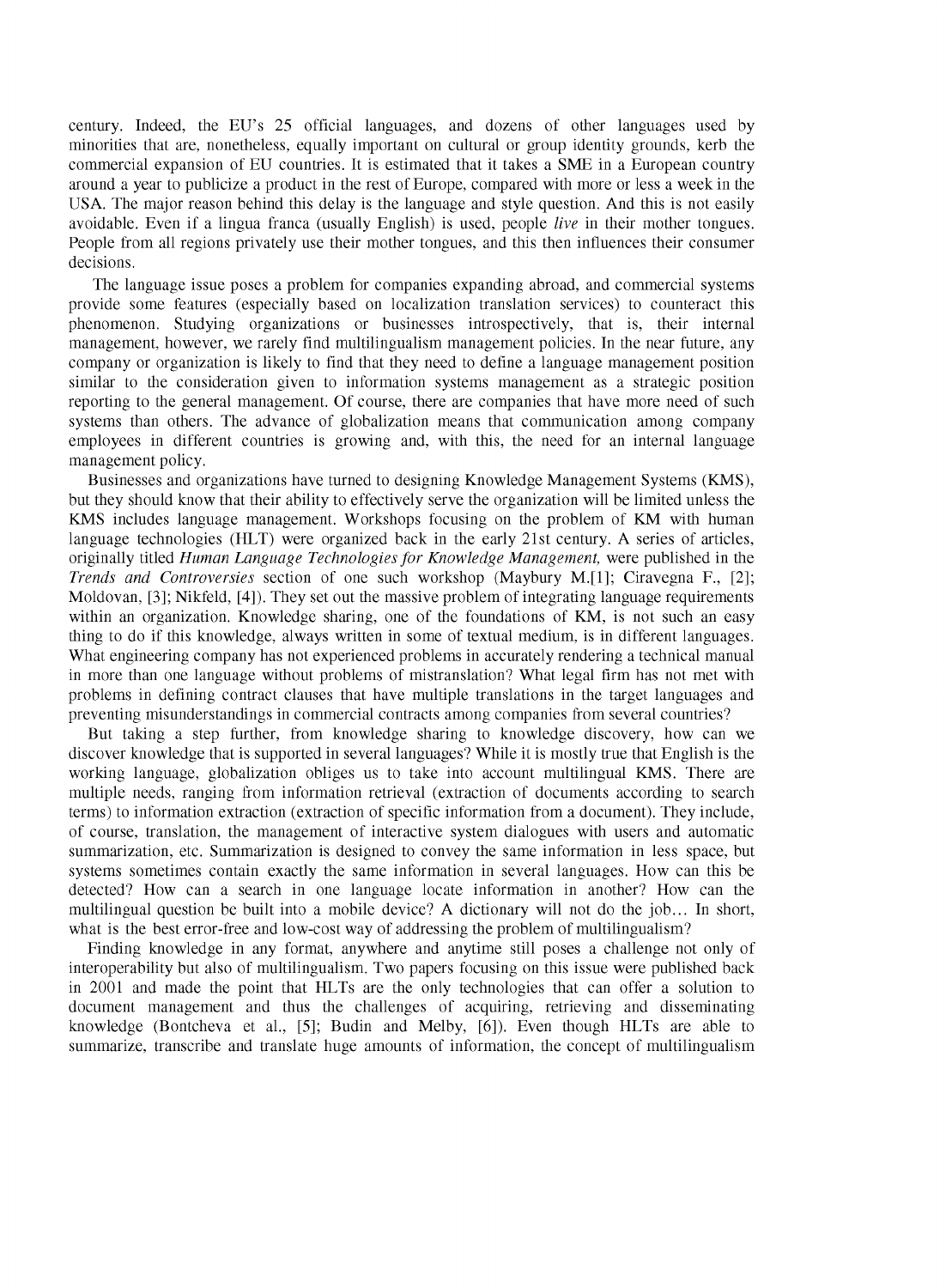adds a difficulty factor that sometimes renders the above systems unworkable.

Thus, both technological and methodological HLT solutions have been proposed for both information organization ,construed as a way of classifying documents, and knowledge discovery methods, targeting information search (Kao et al., [7]; Weikum et al., [8]). This applies to information location. At the other end of the spectrum, there is the problem of information delivery, that is, how the results of a search should be delivered to the client. These are knowledge delivery systems ranging from user dialogue systems to web portals. Some examples are described in (Ajila and Sun, [9]; Amardeilh and Francart, [10]).

The best known examples of information delivery systems are Internet search engines. However, the real success rate is low. It is useless to list hundreds of thousands of documents, ranked according to term frequency rather than the match between their contents and what the user is looking for. These systems generally offer users poor systems for expressing their requirements.

The design of more user-centred systems is already on the research agenda. These new systems are discussed in Davies et al.,[ll]. Long-standing organizational problems, such as the reluctance of an organization's employees to use KMS on multiple grounds again resurfaced in 2005. One such ground is employees' fear of systems taking their place, and the second is the personal feeling that they and not the organization are the owners of what they know. This problem is beyond the scope of this paper, but should light the way towards the workforce's incorporation into the joint knowledge production system. For a good outline of this problem, see Atreyi, [12].

Later work focused on another problem. Support systems, whether they are document or pure databases, domain ontologies, and search engines alone are not enough. For knowledge to be accessible, we have to know what knowledge is available, and visual knowledge representation is a vital part of this process (Eppler and Burkhar, [13]). These systems associate questions with whoever is searching the information and with the formats in which it is to be delivered in just a few steps. Knowledge representation systems should be appealing and easy to use. Weblogs that are capable of creating, maintaining and sharing knowledge are a good example of such systems. The problem has been identified, but the solution is not straightforward, as the internal processes are complex (Jingjing, [14]).

It is often a matter not just of finding a document in a document database but of locating precise information in one such document, and, turning the screw further, finding information that can be inferred from, but is not explicitly specified, in the documents, and has to be pinpointed. These issues, ranging from data mining to text mining, are now a hot research topic for information and linguistic technologists (all these issues are what define what is known as linguistic engineering). EU projects have for years been concerned with topics like assuring that the right information is delivered to the right person at the right time (D'Atri et al., [15]). An example is ORCHESTRA (Cardenosa,[16]), which generated systems capable of identifying the content of an unaddressed document sent to a company and forwarding it to the right person (Cardenosa et al., [17]).

In view of the evolution of these issues, we can infer that unless KM includes language planning, it will fail to achieve many of its goals whenever there are multilingual parameters Languageindependent knowledge repositories are still a challenging idea today, although there are several technologies that can solve the problem. It is a matter of determining how information flows from sources to users and what particular processes are in place in each organization.

This paper proposes a global information flow (IF) model enabling any organization to systematically deduce its HLT needs for its KM processes.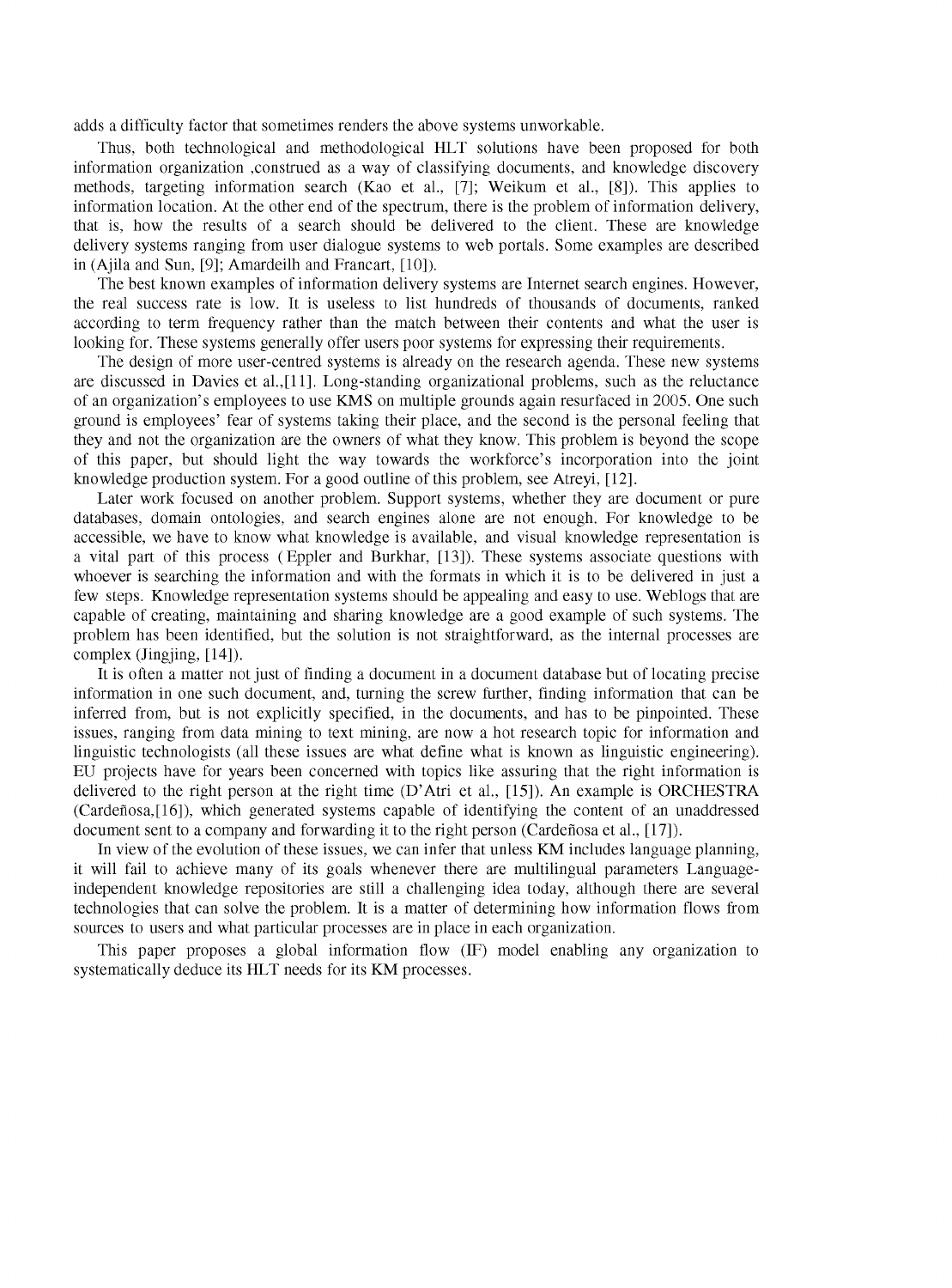## **2. Information flows**

KM is related to the management of different information formats (text, video, image, voice, data, etc.) and different languages. This activity often focuses almost exclusively on the management of different documents based on their formats and not on their content. This leads to new roles in the global content management process (some related to knowledge representation models) and, notably, validation processes associated with document management (for example, document detection in different languages with the same content).

The global information flow in any organization is based mainly on the KM concept. Today, there is no knowledge use model that defines the whole information flow process from the information sources to the user and vice versa.



#### Fig. 1. Content management flow

This paper aims to put forward a high-level proposal for identifying the organizational modules related to the presence of languages in this KM process.

#### *2.1. Information sources*

The modules described here are responsible for transforming information into knowledge. We appreciate that knowledge itself has no specific format or support. Knowledge will somehow have to be extracted from the information sources.

The pre-processing module is responsible for recognizing the input information in its different formats and languages. To do this, it has a multilingual module that is responsible for language management and language-dependent indexation. It also has multimedia and multiformat modules that are responsible for processing the different forms in which the information is stored and preparing the information for processing in the knowledge extraction system (KES).

The KES extracts the knowledge from the information output by the pre- processing module, which is stored in the knowledge repository. This knowledge repository is based on semantic/conceptual representation models that remove most of the restrictions derived from formats, media and languages. These modules are used on demand, that is, the fact that they exist does not mean that they are all used all the time. This calls for a fairly complex internal management system.

So, for example, if the system input is an MP3 file, the multilingual module will detect the language in which the metadata are stored, the multiformat module will recognize the format as audio, and the information will be prepared for processing by the KES. The KES will extract the knowledge and store it in a language- and format- independent repository. The information extracted by the KES will be entered in the knowledge repository (KR).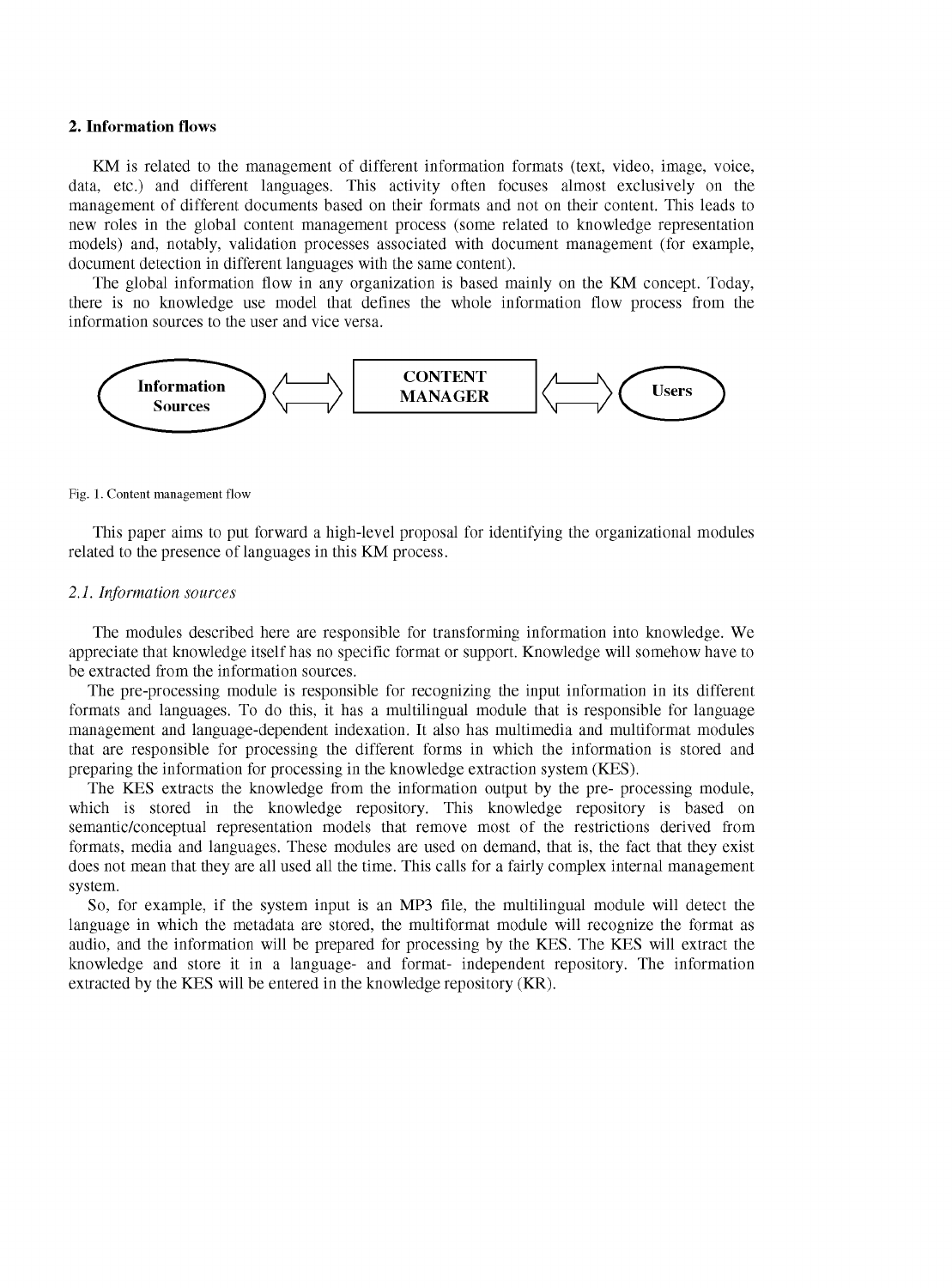



## *2.2. User*

Suppose, for brevity's sake, that users are people and not systems requesting information. The main function of the advanced dialog system (ADS) is to improve the question-answering system (QA) between the user and the KR. Figure 3 is a diagram showing these modules. Omitting details, such as the delivery system responsible for preparing and delivering the requested information, this system is supported by three main modules, namely, the multiformat module, the language manager and the multimodal module.



Fig. 3. User "side"

## *2.3. Knowledge repository (KR): new paradigm*

The idea behind a KR is simple. It is the place where the language- or format- independent information is stored. We are not going to detail the knowledge representation models. This is still an active research area, weighing up ontologies, conceptual graphs, semantic nets and many other options. One of the challenges of interoperability is the equivalence of information from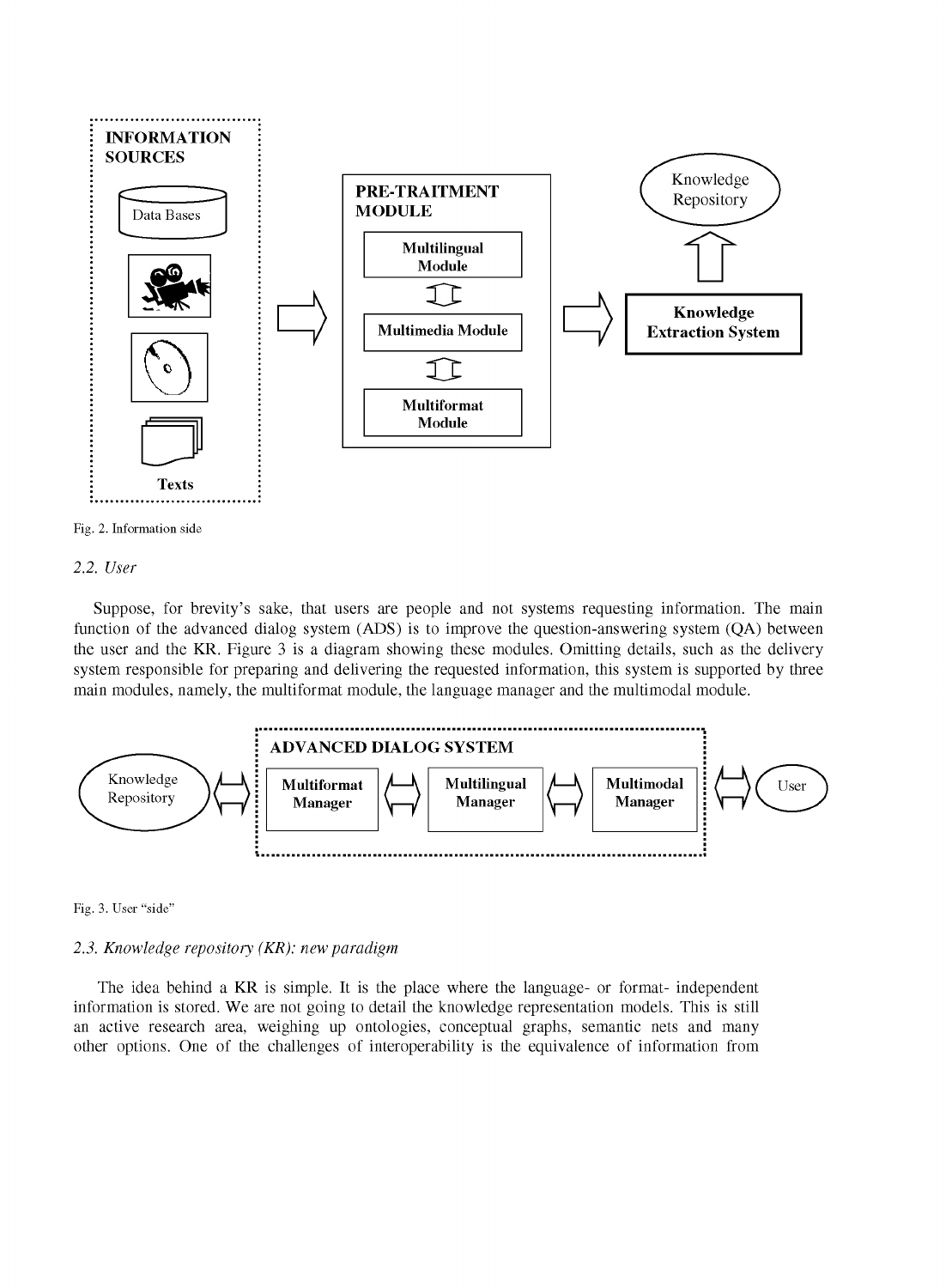sources with different formats.

Whatever the representation model, we know that it should be language independent. We call the conceptual framework of this single knowledge representation common conceptual representation (CCR).

Figure 4 shows a generic diagram of this repository.





The KR has three main layers. The primary layer responsible for maintaining the information without the adverse effects of formats, media and languages is the CCR. This kernel (CCR), which contains the pure knowledge, will interact with the different KM applications, with the above systems, using a metalanguage capable of mediating between the conceptual structures and languages, formats and media used by whoever requests or captures the information from the different sources.

The CCR should be based on modern content representation model approaches. These models are now being widely researched, and none so far substantially out performs the others. Some claim that the best model is an ontology, but this type of representation is somewhat removed from language representation. This makes assembling output documents tailored to a user and natural language (where query- tailored documents have to be generated) an enormously difficult task requiring a massive computational workload. Other proposals focus on semantic net or conceptual graph representations, which account for both languagebased relations and data. These models, which are perhaps more usable in the near future, are similar to what are known as interlinguas (which have turned out to be ideal for representing language-independent documents).They are handy for representing written contents but require improvement in order to integrate ontological relations. Nowadays, when there is a pressing need to establish linked data, that is, structural relations between data from different systems, in order to effectively solve interoperability problems, representation models based on a single approach fall short. Ontological relations (mainly vertical), meaningdriven semantic relations (horizontal relations) and the need to link data from different systems suggest that the CCR model should be 3D.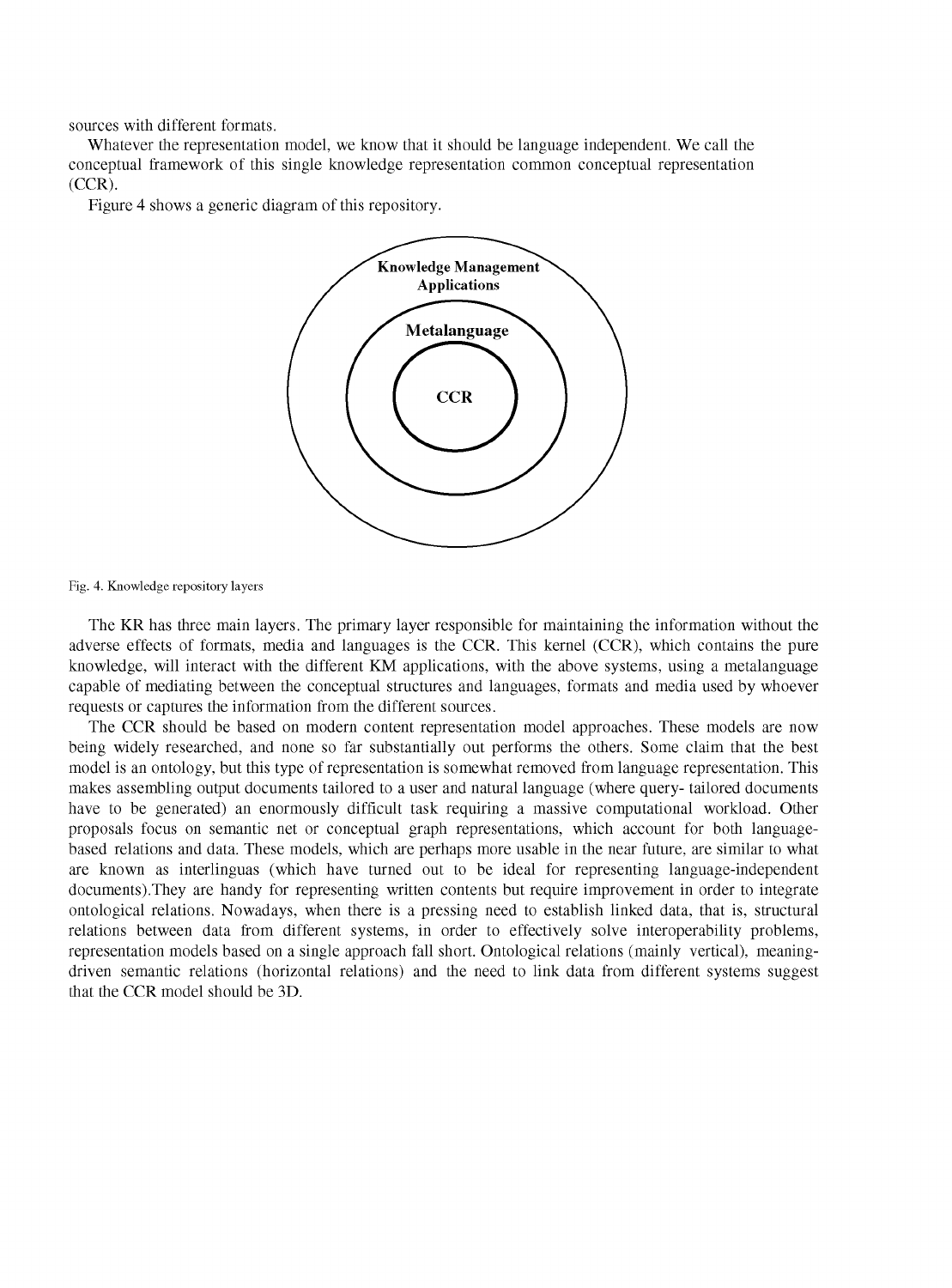## **3. Technologies**

Each of the above organizational modules has a series of more or less language- dependent technologies. Thus, the pre-processing module and KES will be associated with voice recognition technologies, information extraction, multimodal and multimedia systems, multiformat management systems, natural language processing, machine learning, knowledge validation or language recognition technologies, all of which depend directly on the language in which the information is written.

On the other hand, the ADS will be associated with information delivery systems, automatic keyword determination systems, multilingual generation. Lastly, it will require knowledge management, distributed management, information repository and knowledge repository technologies.

Finally, content representation will have to be based on the most optimal integration of ontologies, interlinguas and conceptual graphs. Metalanguages capable of dynamically and adaptively converting ad hoc search system user queries, perhaps using intelligent agent techniques for specific users or types of information, are another worthwhile option. By reasons of space we cannot describe these technologies in more detail.

## **4. Conclusions**

As we have seen, the maintenance of an organization's information management system is one of the most complex jobs and challenges in the 21st century. It calls for the effective integration of different types of technologies with enormous computational requirements. The only way to reduce, if not the complexity, at least the computational workload is to define either general or ad hoc models to represent languageindependent information. Otherwise, the complexity of an organization's information management and use increases, the more languages are used. The systematic use of a lingua franca is not an option and even less so in document search engines for the simple reason that the number and use of languages is growing. Unless a KM system considers multihngualism as a matter requiring an organization's attention, the complexity of document management increases exponentially with the number of languages. So, we have briefly shown how a global KM system cannot obviate multilingual management as part of the organization's KM system. The idea of knowledge is neither format nor language dependent. There is a definite need for organizations to adopt the knowledge repository concept, which hinges on a multitude of technologies proper to the most advanced information systems.

#### **References**

- [1] Maybury M. Challenges and Opportunities in Human language technologies for knowledge management. In Proceedings of the workshop on Human Language Technology and Knowledge Management - Volume 2001 (HLTKM '01) (2001).
- [2] Ciravegna F. Challenges in Information Extraction from Text for Knowledge Management in Human language technologies for knowledge management: challenges and opportunities. In Proceedings of the workshop on Human Language Technology and Knowledge Management - Volume 2001 (HLTKM '01) (2001).
- [3] Moldovan Dan. Question Answering Systems in Knowledge Management in Human language technologies for knowledge management: challenges and opportunities. In Proceedings of the workshop on Human Language Technology and Knowledge Management- Volume 2001 (HLTKM '01) (2001).
- [4] Nikfeld George, 2001. Knowledge Management and Mobile Voice Interface in Human language technologies for knowledge management: challenges and opportunities. In Proceedings of the workshop on Human Language Technology and Knowledge Management - Volume 2001 (HLTKM '01) (2001).
- [5] Bontcheva K, Brewster C, Ciravegna F., Cunningham H., Guthrie L., Gaizauskas R., Wilks Y., 2001. Using HLT for acquiring, retrieving and publishing knowledge in AKT: position paper. In Proceedings of the workshop on Human Language Technology and Knowledge Management - Volume 2001 (HLTKM '01) (2001).